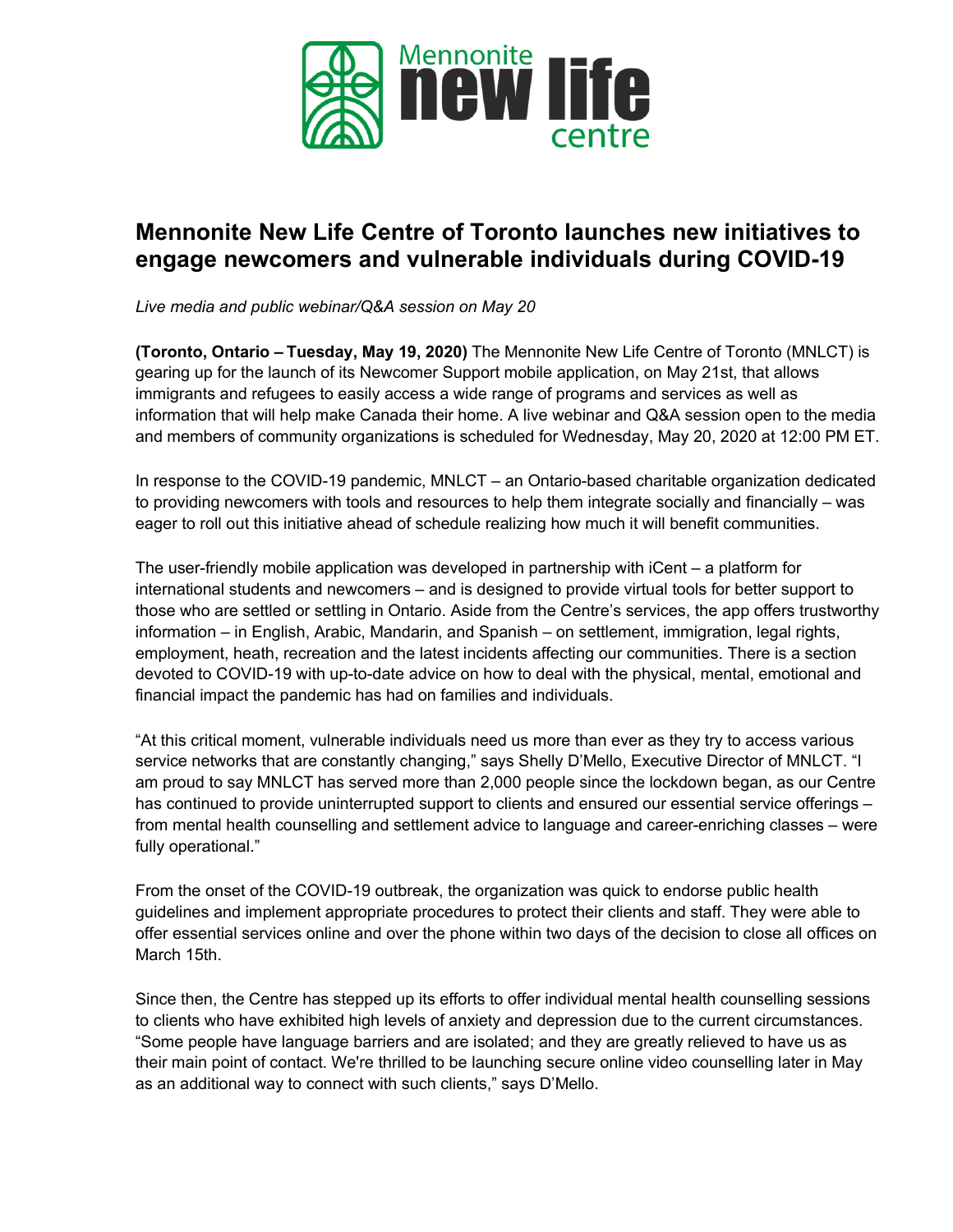Despite the challenges of physical distancing and working remotely, the Centre was able to resume modified Language Instruction for Newcomers to Canada (LINC) classes and launch its bridging programs cohorts as scheduled, where the instructors and students were properly trained to navigate their virtual classrooms efficiently. BREM (Bridge to Registration and Employment in Mental Health) and BEMC (Bridge to Employment in Media and Communications) classes kicked off on May 4th with the programs conducted online in real time via video streaming.

"Since all our LINC classes have been delivered online, we are extremely proud of our students' shared enthusiasm and dedication, especially since past pupils have rejoined us in order to continue their learning under these new circumstances," commented D'Mello.

In addition to maintaining its range of virtual service offerings, the Centre launched another initiative in April – #AskMNLCT is an open forum that provides significant assistance and detailed information to questions asked by the community. These weekly written frequently asked questions are supported by live webinar chats – in English, Arabic, Mandarin and Spanish – which are themed and encompass a range of topics, including settlement issues, bridging programs, language classes, community mental health and current events, such as the COVID-19 crisis. New topics are posted on Fridays on MNLCT's dedicated #AskMNLCT webpage, some focusing on schooling, conflict resolution, managing financial constraints and creating stability during COVID-19.

"As we remain committed to achieving our vision of fostering healthy and socially viable communities by providing immigrants and refugees with opportunities to realize their full potential, we felt the #AskMNLCT initiative filled an important gap for members of our community – clients and sector partners – to obtain quick and meaningful access to vital information on how to navigate COVID-19 while supporting socio-economic and mental health wellbeing. #AskMNLCT provided the platform for our community members to connect with our program staff, who can share their expertise and support others in obtaining the information they need to manage their personal situations or those of their clients," explained D'Mello.

 $-$  ENDS  $-$ 

### **For more information on #AskMNLCT, visit: [mnlct.org/askmnlct](https://click.ml.mailersend.com/link/c/YT0xNDI0ODIxODQ4ODU5NzM5Mzc2JmM9cDZ3MiZlPTEwNTQzMTAyJmI9MzQ5Njk4MzMyJmQ9cjR3NHA1dQ==.ixC7IMWreihiEMY8LemzxD8enViWUM_gM8fCI_J-Vl8)**

**For more information on MNLCT iCent Newcomer Support app, visit [mnlct.org/app](https://click.ml.mailersend.com/link/c/YT0xNDI0ODIxODQ4ODU5NzM5Mzc2JmM9cDZ3MiZlPTEwNTQzMTAyJmI9MzQ5Njk4MzQ4JmQ9dzBkNm04bg==.SA2RPC5mTdWoegERfma2-IUhfVL114HbQA6RcPNPN1Q)**

### **To access the MNLCT iCent Newcomer Support app, follow the steps below:**

Open the [App Store](https://click.ml.mailersend.com/link/c/YT0xNDI0ODIxODQ4ODU5NzM5Mzc2JmM9cDZ3MiZlPTEwNTQzMTAyJmI9MzQ5Njk4MzUwJmQ9ZDJmNmg0ZA==.gR7yS_aKfNEwlbPeE_GQdYgL7yduYhsLySF8PAQSMis) or [Google Play](https://click.ml.mailersend.com/link/c/YT0xNDI0ODIxODQ4ODU5NzM5Mzc2JmM9cDZ3MiZlPTEwNTQzMTAyJmI9MzQ5Njk4MzU0JmQ9ZDFmNXQ2bQ==.5Ipn8753nWWGpx7hsTjRwxRqeitKU-OAflgmeH9xMrU) on your smartphone. 

Search for 'iCent' and install the app.